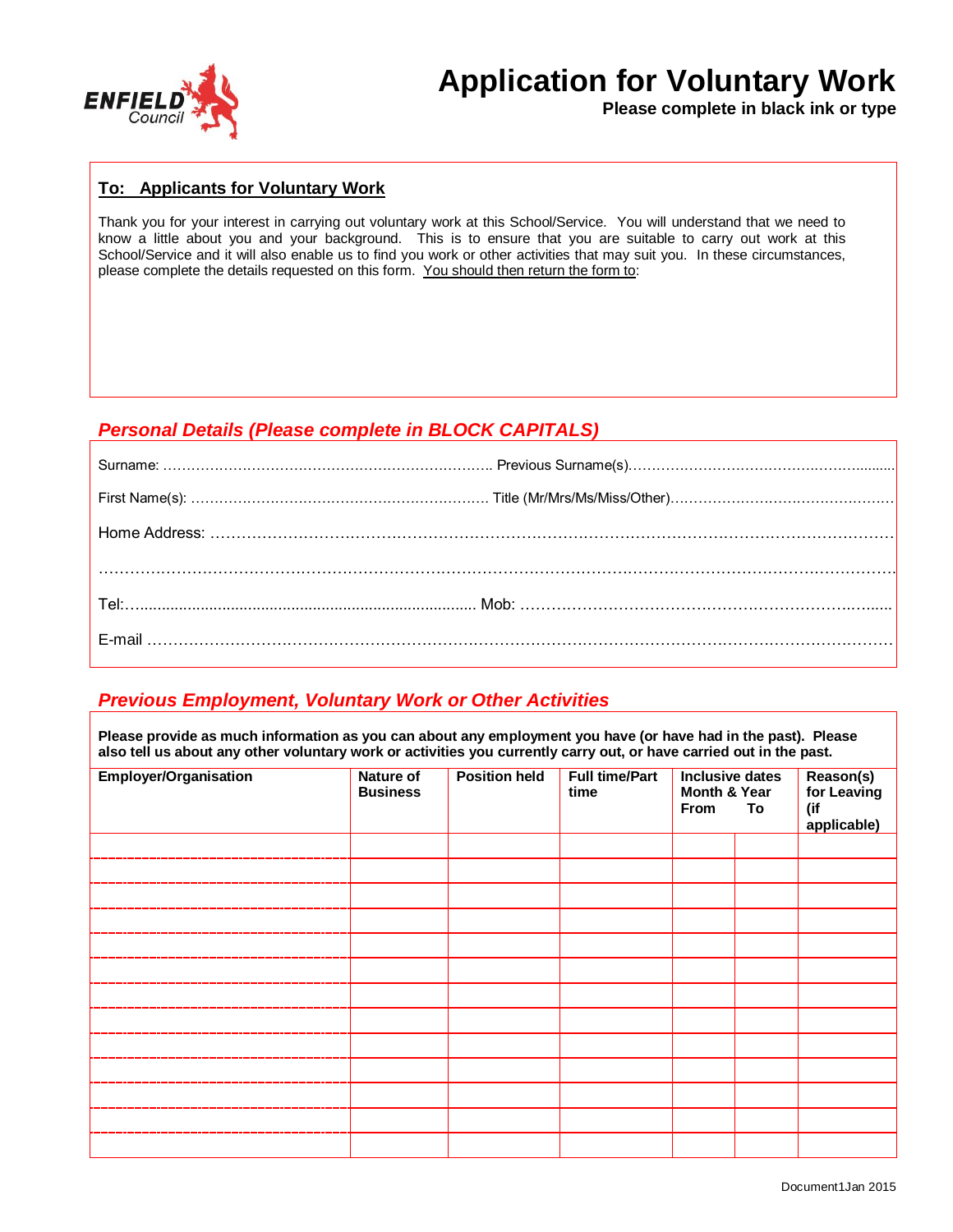# *General Information*

Please state the **type of voluntary work** you wish to undertake at this School/Service:

Please state the **reason(s) you wish to undertake voluntary work** at this School/Service:

Please state **why you believe you are suitable to undertake voluntary work** at this School/Service:

#### *Referees*

Please supply the names and addresses of two referees, who know you well, and can comment on your suitability to undertake voluntary work, e.g. current or previous employer, Headteacher, previous volunteering project etc. If your employer, or the organisation with which you have undertaken work, is/was a school, the referee provided must be the Head teacher. Please note that references cannot be accepted from a relative or someone who knows you just as a friend.

| Name:    | Name:    |
|----------|----------|
| Address: | Address: |
|          |          |
| Tel:     | Tel:     |
| E-mail:  | E-mail:  |
| Status:  | Status:  |

#### *Declaration*

**I confirm that I am not barred, either totally or to a limited extent, from work involving regular contact with children, young persons or other vulnerable people nor subject to any prohibitions, sanctions, conditions, restrictions or disqualifications imposed by the Secretary of State or a regulatory body. I understand that failure to disclose any relevant information, or the provision of false information, could result in the withdrawal of any offer of voluntary work. I hereby declare that the information given on this form is complete and accurate.**

*Signature …………………………………………………………………………. Date ……………………………………………………….....*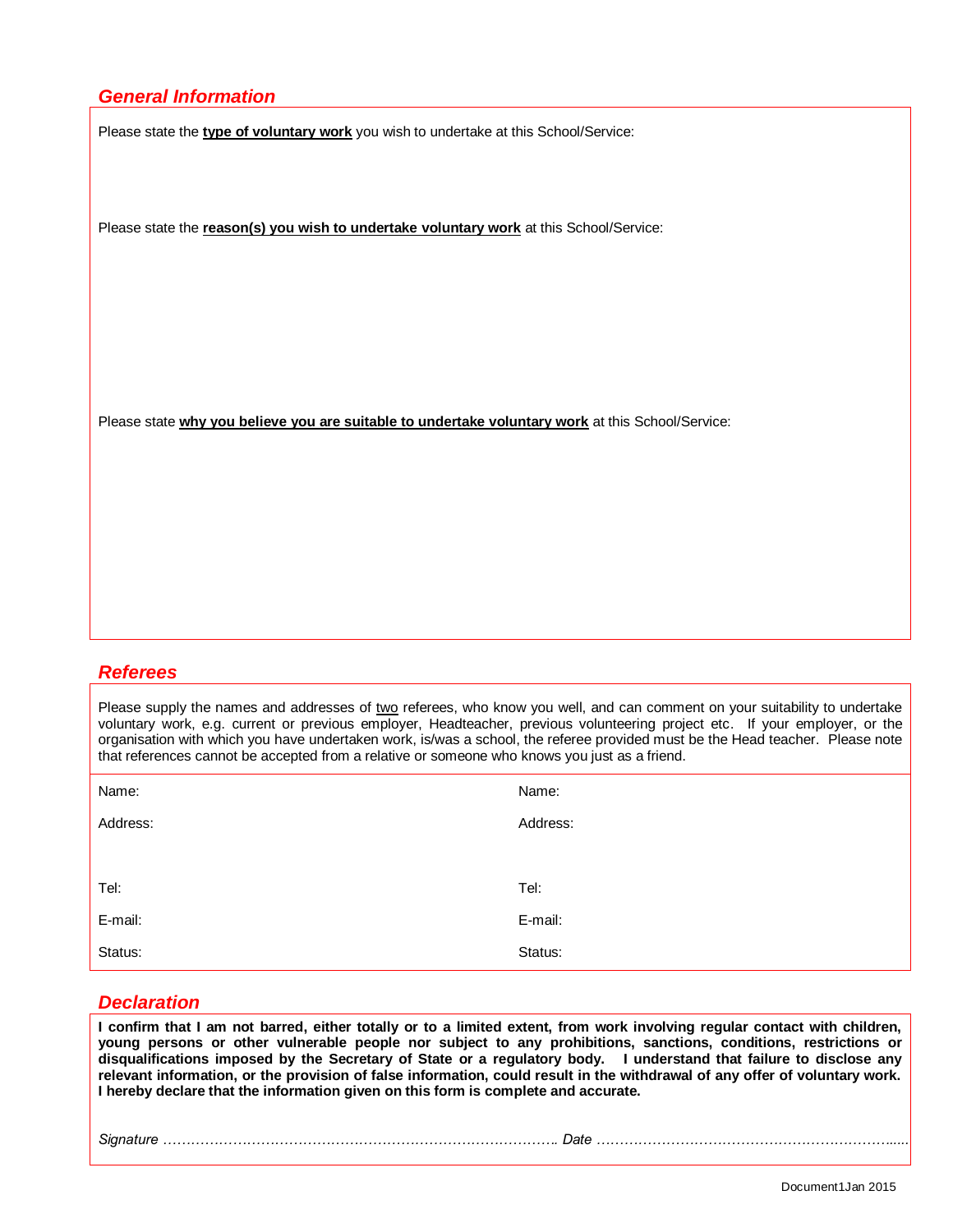### **LONDON BOROUGH OF ENFIELD**

# **DECLARATION OF UNSPENT AND RELEVANT SPENT CRIMINAL OFFENCES**

#### **BEFORE COMPLETING THIS FORM PLEASE READ THE FOLLOWING NOTES CAREFULLY**.

It is the policy of this Council and the School to require successful applicants for certain posts to disclose certain information on previous criminal records they may hold. This does not mean that possession of a criminal record will automatically prevent you from working for the Council or the School, rather, as part of the recruitment process such information will only be considered in the light of its relevance to the post for which you are applying. In many cases, a particular conviction will be of no relevance and so can be discounted for the purposes of your application. In assessing your suitability for a post, the Council and the School comply with the Code of Practice recommended by the Disclosure and Barring Service.

Because of the nature of the work for which you are applying, this post is exempt from the provisions of Section 4 (2) of the Rehabilitation of Offenders Act 1974 by virtue of the Rehabilitation of Offenders Act 1974 (Exceptions) Order 1975. Therefore you must give details on this form of relevant convictions, cautions, reprimands and warnings that you have and any court cases that you have pending.

The Council, or School, will use information provided by the Disclosure and Barring Service when assessing your suitability for such jobs. In the event of employment, any failure to disclose such convictions could result in dismissal or disciplinary action by the Council or the School. Any information you give us about convictions will be kept confidential and will only be considered in relation to the job for which you are applying.

# **DECLARATION OF CRIMINAL OFFENCES**

Using the guidelines below please list **all your unspent, and relevant spent, convictions, cautions, reprimands and final warnings,** including any convictions in a Court of Law outside Great Britain. Do not forget to include any pending convictions and indicate that they are pending.

You must provide details of the following:

**Cautions** relating to an offence from a list (see below) agreed by Parliament

**Cautions** given less than 6 years ago (where you were over 18 years old at the time of the caution)

**Cautions** given less than 2 years ago (where you were under 18 years old at the time of the caution)

**Convictions** relating to an offence from a prescribed list (see below)

**Convictions** that resulted in a custodial sentence (regardless of whether served)

**Convictions** given less than 11 years ago (where you were over 18 years old at the time of the conviction)

**Convictions** given less than 5.5 years ago (where you were under 18 years old at the time of the conviction)